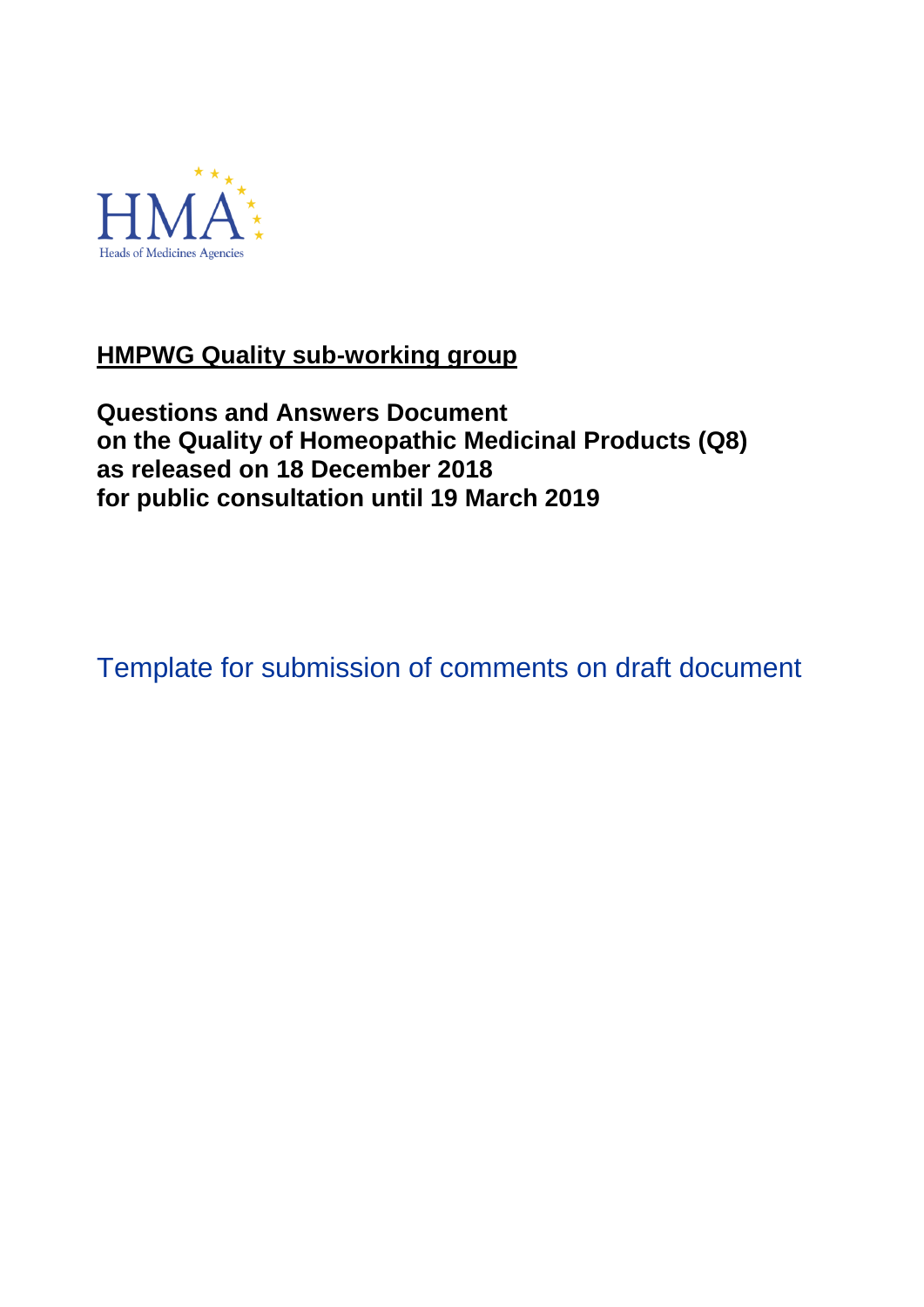## **Table 1: Origin of comments**

Question and Answers Documents on the Quality of Homeopathic Medicinal Products (Q8) as released for public consultation on 18 December until 19 March 2019

| Organisation or individual | Contact details (e-mail address, telephone number, name<br>of contact person) |
|----------------------------|-------------------------------------------------------------------------------|
| <b>ECHAMP EEIG</b>         | Amandine OSET                                                                 |
| Rue Washington 40          | amandine.oset@echamp.eu                                                       |
| B-1050 Brussels            | +32 2 649 94 40                                                               |
| <b>Belgium</b>             |                                                                               |
|                            |                                                                               |

Interested parties are invited to send comments together with a copy of the cited references. This will facilitate the assessment of comments, suggestions and corresponding justifications. When the reference consists of a book chapter, the copy must include the page of the book showing the year of publication. Comments without copies of the supporting literature will not be considered. Comments should be sent electronically and in Word format (not pdf). Comments and the identity of the sender will be made public unless a justified objection is received at the time of the submission. . Please submit comments on each document separately.